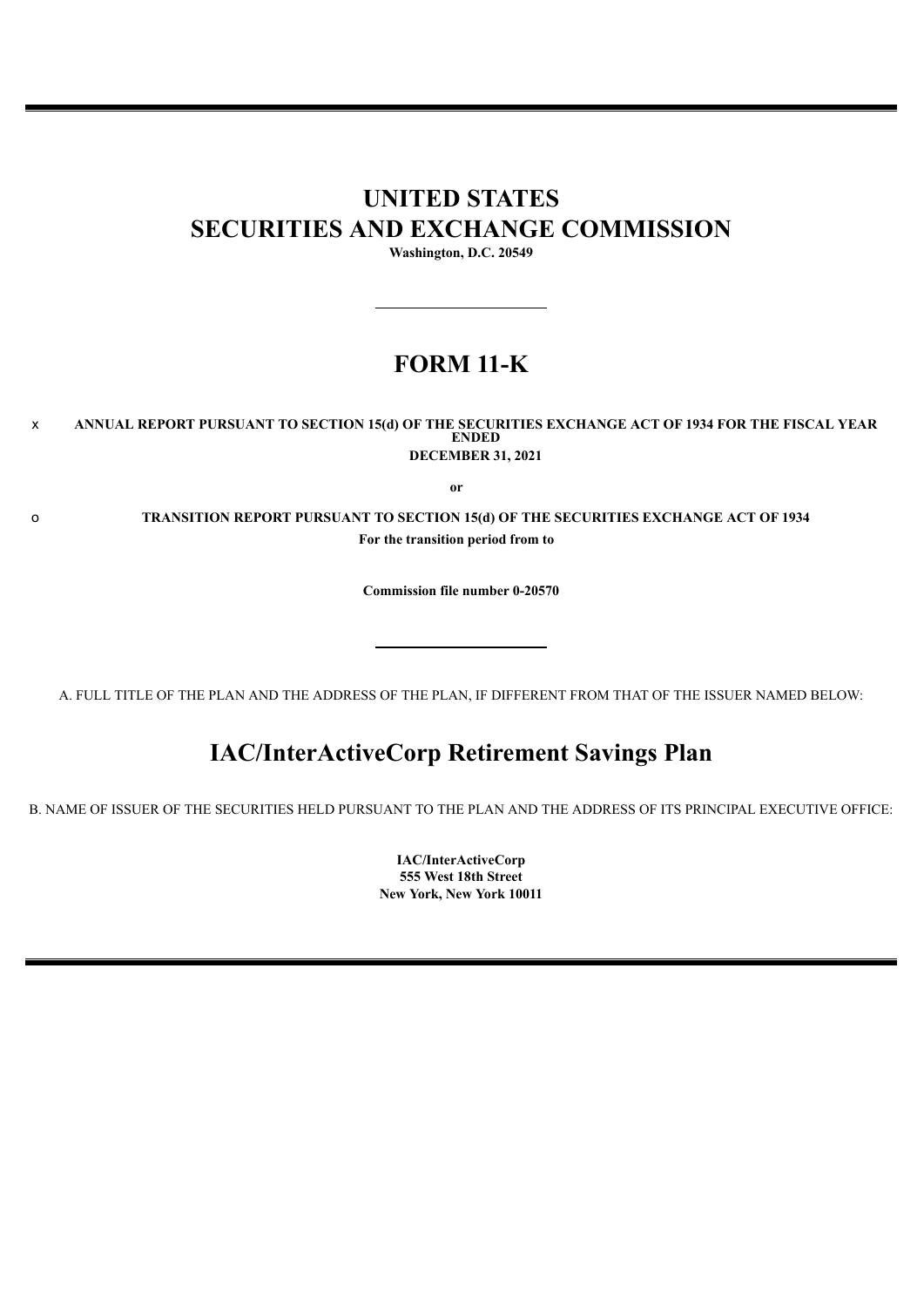# **Table of Contents**

|                                                                                                       | <b>Page Number</b> |
|-------------------------------------------------------------------------------------------------------|--------------------|
| <b>Report of Independent Registered Public Accounting Firm</b>                                        |                    |
| <b>Financial Statements:</b>                                                                          |                    |
| Statement of Net Assets Available for Benefits as of December 31, 2021 and 2020                       | $\overline{4}$     |
| <u>Statement of Changes in Net Assets Available for Benefits for the Year Ended December 31, 2021</u> | $\overline{5}$     |
| <b>Notes to Financial Statements:</b>                                                                 |                    |
| Note 1—Description of the Plan                                                                        | $6\overline{6}$    |
| Note 2—Summary of Significant Accounting Policies                                                     | $\underline{8}$    |
| Note 3—Fair Value Measurements                                                                        | $\overline{9}$     |
| Note 4—Income Tax Status                                                                              | 10                 |
| Note 5—Transfers Out, net                                                                             | 10                 |
| Note 6—Related-Party Transactions                                                                     | 10                 |
| Note 7—Certain Risks and Uncertainties                                                                | 10                 |
| Note 8—Subsequent Events                                                                              | 11                 |
| <b>Supplemental Schedule:</b>                                                                         |                    |
| Schedule H, Part IV, Line 4i - Schedule of Assets (Held at End of Year) as of December 31, 2021       | 12                 |
| Exhibit:                                                                                              |                    |

Consent of Ernst & Young LLP, [Independent](#page-13-0) Registered Public Accounting Firm

<span id="page-1-0"></span>\* Other Schedules required by the Department of Labor's Rules and Regulations for Reporting and Disclosure under the Employee Retirement Income Security Act of 1974 have been omitted because they are not applicable.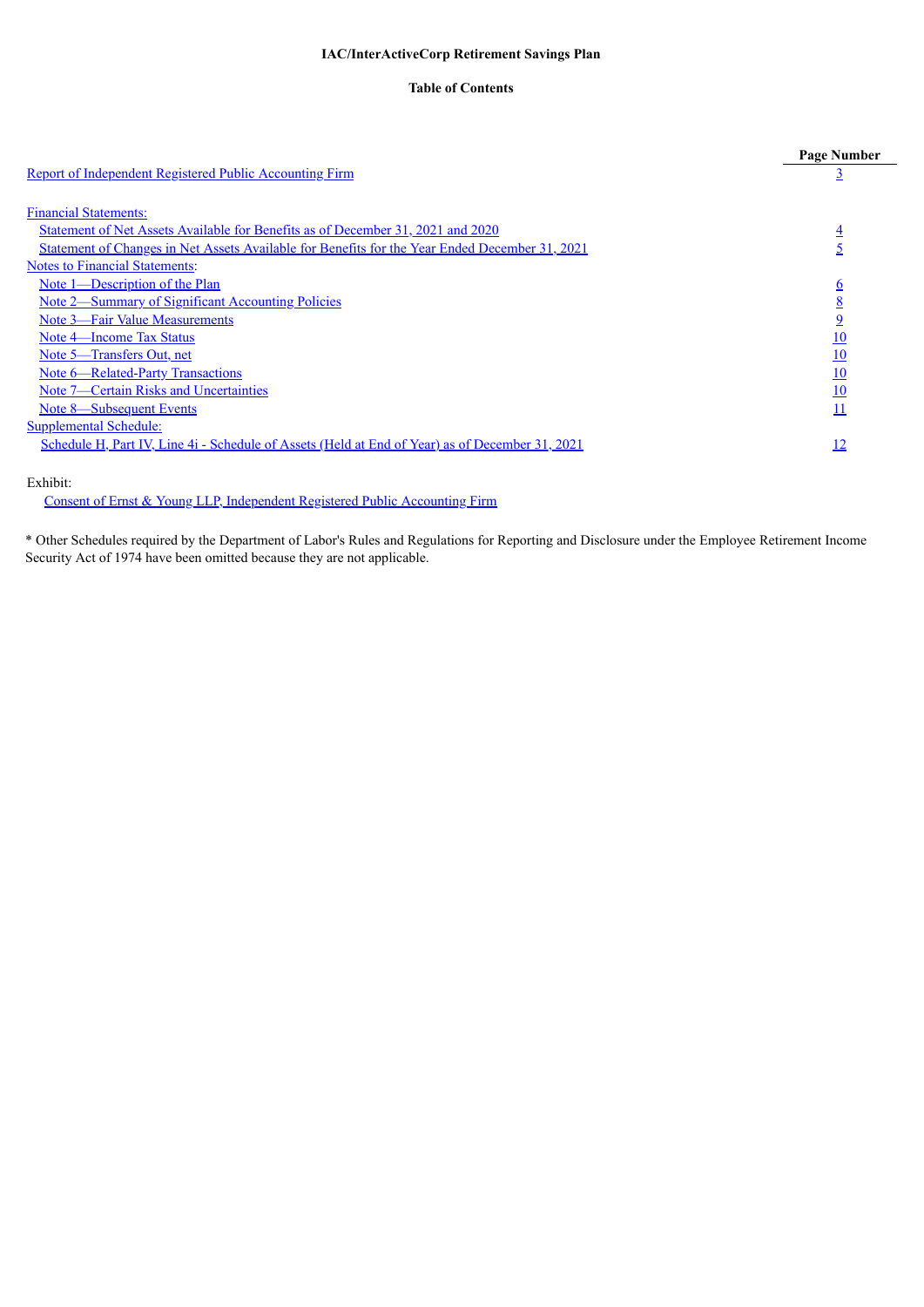#### **Report of Independent Registered Public Accounting Firm**

To the Plan Participants and the Plan Administrator of the IAC/InterActiveCorp Retirement Savings Plan

### **Opinion on the Financial Statements**

We have audited the accompanying statement of net assets available for benefits of the IAC/InterActiveCorp Retirement Savings Plan (the Plan) as of December 31, 2021 and 2020, and the related statement of changes in net assets available for benefits for the year ended December 31, 2021, and the related notes (collectively referred to as the "financial statements"). In our opinion, the financial statements present fairly, in all material respects, the net assets available for benefits of the Plan at December 31, 2021 and 2020, and the changes in its net assets available for benefits for the year ended December 31, 2021, in conformity with U.S. generally accepted accounting principles.

#### **Basis for Opinion**

These financial statements are the responsibility of the Plan's management. Our responsibility is to express an opinion on the Plan's financial statements based on our audits. We are a public accounting firm registered with the Public Company Accounting Oversight Board (United States) (PCAOB) and are required to be independent with respect to the Plan in accordance with the U.S. federal securities laws and the applicable rules and regulations of the Securities and Exchange Commission and the PCAOB.

We conducted our audits in accordance with the standards of the PCAOB. Those standards require that we plan and perform the audit to obtain reasonable assurance about whether the financial statements are free of material misstatement, whether due to error or fraud. The Plan is not required to have, nor were we engaged to perform, an audit of its internal control over financial reporting. As part of our audits we are required to obtain an understanding of internal control over financial reporting but not for the purpose of expressing an opinion on the effectiveness of the Plan's internal control over financial reporting. Accordingly, we express no such opinion.

Our audits included performing procedures to assess the risks of material misstatement of the financial statements, whether due to error or fraud, and performing procedures that respond to those risks. Such procedures included examining, on a test basis, evidence regarding the amounts and disclosures in the financial statements. Our audits also included evaluating the accounting principles used and significant estimates made by management, as well as evaluating the overall presentation of the financial statements. We believe that our audits provide a reasonable basis for our opinion.

## **Supplemental Schedule Required by ERISA**

The accompanying supplemental schedule of assets (held at end of year) as of December 31, 2021 (referred to as the "supplemental schedule") has been subjected to audit procedures performed in conjunction with the audit of the Plan's financial statements. The information in the supplemental schedule is the responsibility of the Plan's management. Our audit procedures included determining whether the information reconciles to the financial statements or the underlying accounting and other records, as applicable, and performing procedures to test the completeness and accuracy of the information presented in the supplemental schedule. In forming our opinion on the information, we evaluated whether such information, including its form and content, is presented in conformity with the Department of Labor's Rules and Regulations for Reporting and Disclosure under the Employee Retirement Income Security Act of 1974. In our opinion, the information is fairly stated, in all material respects, in relation to the financial statements as a whole.

/s/ Ernst & Young LLP

We have served as the Plan's auditor since 1998.

<span id="page-2-1"></span><span id="page-2-0"></span>New York, New York June 22, 2022

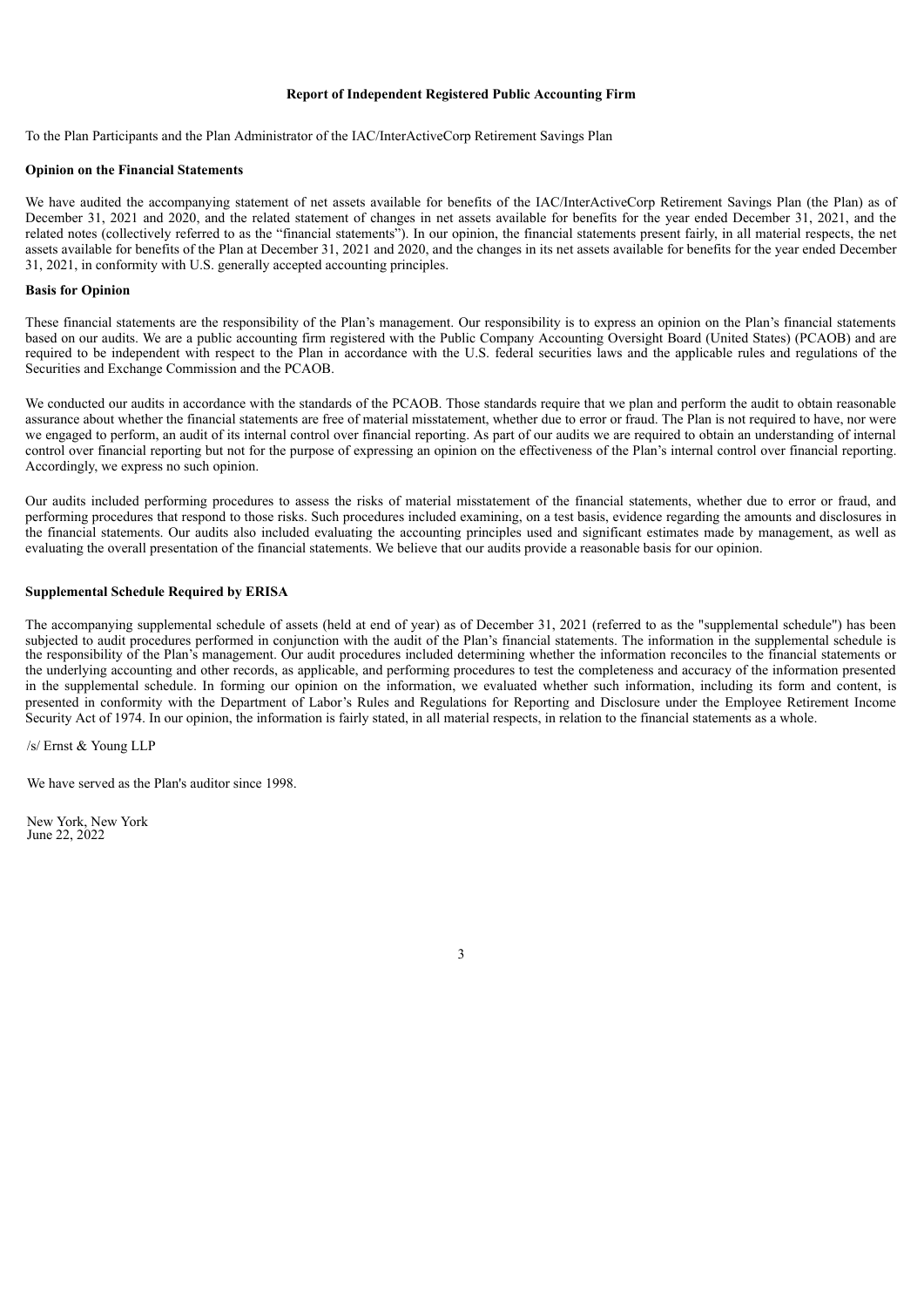# **Statement of Net Assets Available for Benefits**

|                                    | December 31, |             |      |             |
|------------------------------------|--------------|-------------|------|-------------|
|                                    |              | 2021        |      | 2020        |
| <b>Assets</b>                      |              |             |      |             |
| Cash                               | \$           | 4,704       | - \$ |             |
| Investments, at fair value         |              | 580,866,595 |      | 584,819,775 |
| Receivables:                       |              |             |      |             |
| Notes receivable from participants |              | 4,514,294   |      | 4,219,075   |
| Participant contributions          |              | 973,505     |      | 734,529     |
| <b>Employer contributions</b>      |              | 359,630     |      | 249,342     |
| Total receivables                  |              | 5,847,429   |      | 5,202,946   |
| Net assets available for benefits  |              | 586,718,728 |      | 590,022,721 |

<span id="page-3-0"></span>See [accompanying](#page-4-0) Notes to Financial Statements.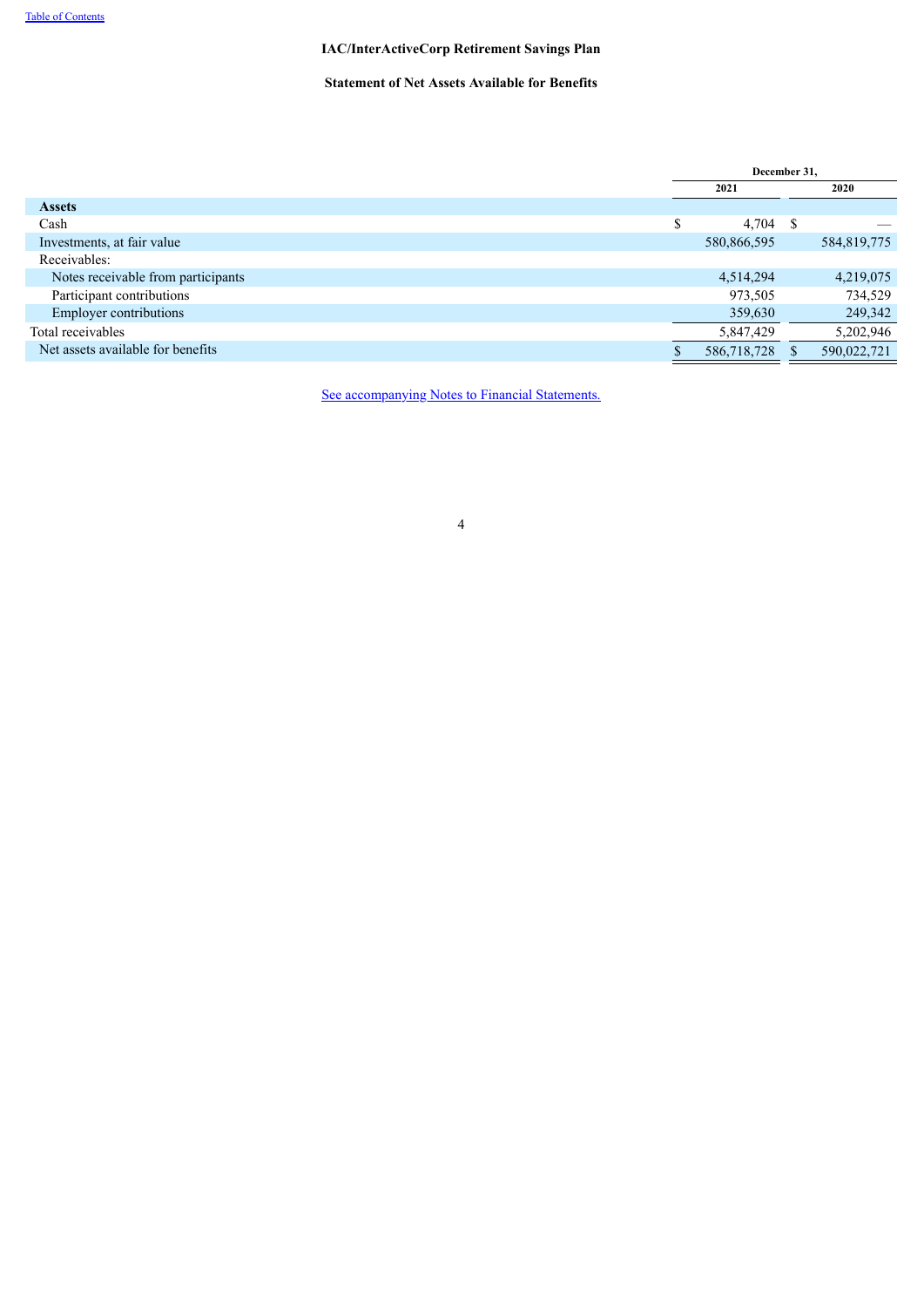# **Statement of Changes in Net Assets Available for Benefits**

|                                                                            | <b>Year Ended December</b><br>31, 2021 |
|----------------------------------------------------------------------------|----------------------------------------|
| Additions to net assets attributed to:                                     |                                        |
| Contributions:                                                             |                                        |
| Participants                                                               | \$<br>51,726,041                       |
| Employer, net of forfeitures                                               | 26,513,825                             |
| Participant rollovers                                                      | 9,540,316                              |
| Total contributions                                                        | 87,780,182                             |
| Investment income:                                                         |                                        |
| Net realized and unrealized appreciation in fair value of Plan investments | 59,156,385                             |
| Dividend, interest and other income                                        | 14,444,459                             |
| Total investment income                                                    | 73,600,844                             |
| Total additions                                                            | 161,381,026                            |
|                                                                            |                                        |
| Deductions from net assets attributed to:                                  |                                        |
| Benefits paid to participants                                              | (61, 210, 641)                         |
| Administrative expenses                                                    | (767, 342)                             |
| Total deductions                                                           | (61, 977, 983)                         |
| Net increase                                                               | 99,403,043                             |
| Transfers out, net                                                         | (102, 707, 036)                        |
| Net assets available for benefits—beginning of year                        | 590,022,721                            |
| Net assets available for benefits—end of year                              | \$<br>586,718,728                      |

<span id="page-4-0"></span>See [accompanying](#page-4-0) Notes to Financial Statements.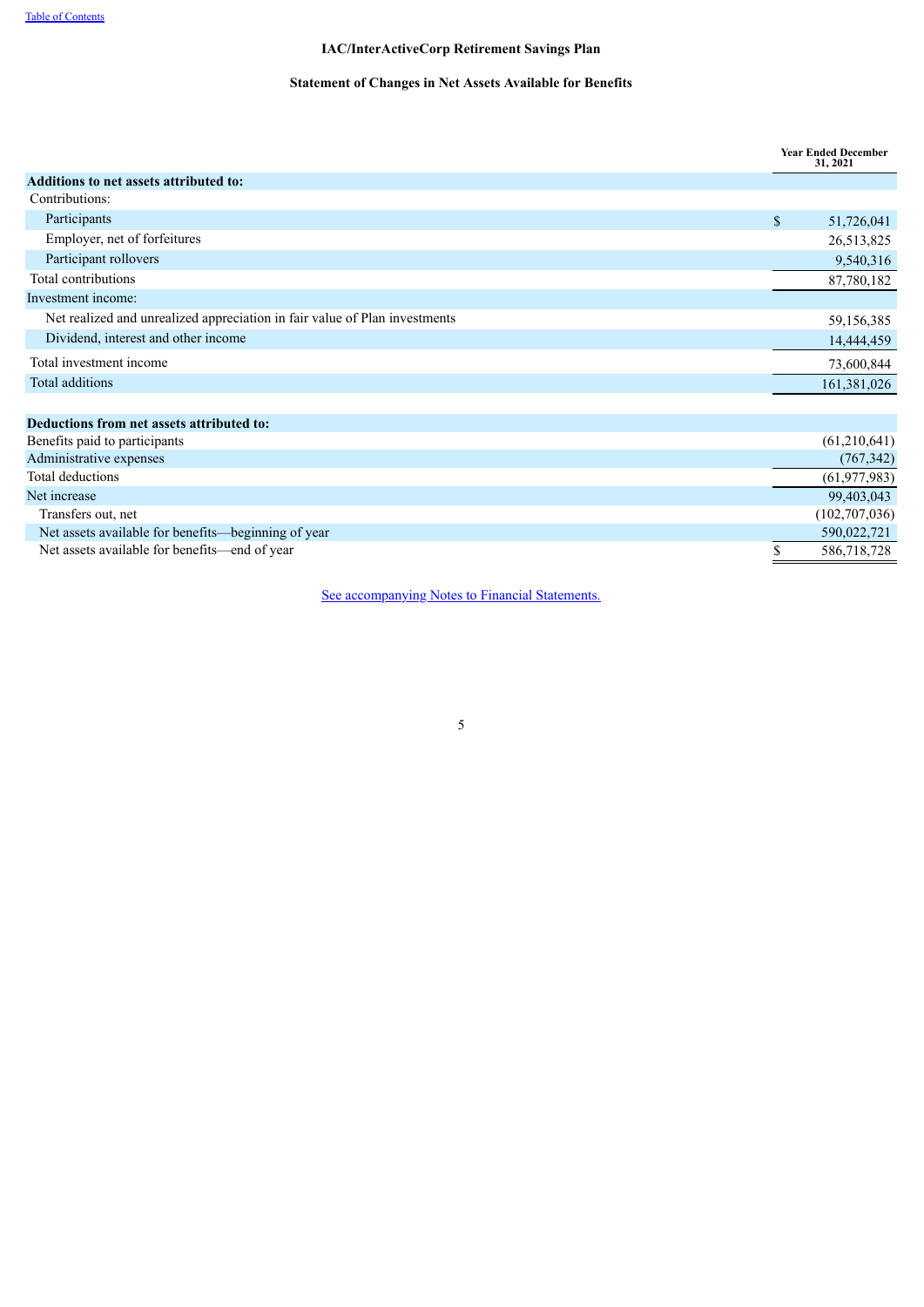#### **Notes to Financial Statements**

## <span id="page-5-0"></span>**Note 1—Description of the Plan**

The following description of the IAC/InterActiveCorp Retirement Savings Plan (the "Plan") provides only general information. Participants should refer to the Summary Plan Description for a more complete description of the Plan's provisions.

#### **General**

The Plan is a defined contribution plan covering substantially all U.S. employees of IAC/InterActiveCorp ("IAC" or the "Company") and its subsidiaries. The Plan is subject to the provisions of the Employee Retirement Income Security Act of 1974 ("ERISA").

# **Contributions**

Participants can make pre-tax contributions, after-tax contributions and/or Roth 401(k) contributions (including an irrevocable In-Plan Roth rollover) ranging from 1% to 50% of their compensation (as defined in the Plan document) through payroll deductions. Participant contributions are subject to annual limitations established by the Internal Revenue Service ("IRS"). For 2021, the IRS limited the annual tax-deferred contribution to \$19,500 for each participant. The Plan allows participants age 50 or older to make additional tax-deferred catch up contributions (limited to \$6,500 for each participant in 2021). Other IRS limits exist for certain highly compensated employees participating in the Plan. The Plan permits rollover contributions, including Roth rollovers, from other qualified plans; however, rollover contributions are not eligible for the Company matching contribution. Participants can generally direct their contributions to any of the Plan's investment options and may generally change their investment options on a daily basis. Employees who are 18 years of age or older are eligible to participate upon commencement of service (as defined in the Plan document).

All newly hired (and rehired) employees are automatically enrolled in the Plan, with pre-tax contributions of 6% of their eligible compensation (as defined in the Plan document) through payroll deductions commencing approximately 90 days after the date of their first paycheck. Such deductions will be automatically directed into the T. Rowe Price Retirement Trust Funds based on the employee's expected year of retirement. In addition, employees who have: (i) previously been enrolled in the Plan, but have elected to contribute 0% of their eligible compensation, will be automatically increased to pre-tax contributions of 6% of their eligible compensation and (ii) elected to defer less than 10% of their eligible compensation will be automatically increased annually at a rate of 1% (up to a maximum of 10%), with annual increases being effected by way of pre-tax contributions for employees who have elected to make pre-tax and Roth 401(k) contributions and by way of post-tax contributions for employees who have elected to make Roth 401(k) contributions only. New and existing employees are notified of their automatic enrollment and/or automatic changes to their contributions in advance and may elect to not participate in the Plan, change the default investment option and/or change the default contribution percentage.

Depending upon the IAC subsidiary for which a given participant provides services, the Company either matches 100% of the first 10% of eligible compensation or 50% of the first 6% of eligible compensation (subject to IRS limits on Company matching contributions) that a participant contributes in each payroll period to the Plan. The Plan limits Company matching contributions to \$10,000 per participant on an annual basis. The Company may also make discretionary contributions of funds annually, which (if applicable) would be determined by the Company's Board of Directors (or a Committee thereof).

Company matching contributions and discretionary contributions are directed to Plan investment options based upon the respective participant's investment election.

#### **Participant Accounts and Allocations**

Each participant account is credited with participant contributions, Company matching contributions and Company discretionary contributions (if any), as well as an allocation of Plan earnings (losses). Plan earnings (losses) are allocated by fund based on the ratio of a participant's investment in a particular fund to all participants' investment in that same fund. Fees charged for participant loans and distributions are allocated directly to the relevant participant's account. The benefit to which each participant is entitled is the vested portion of each such participant's account.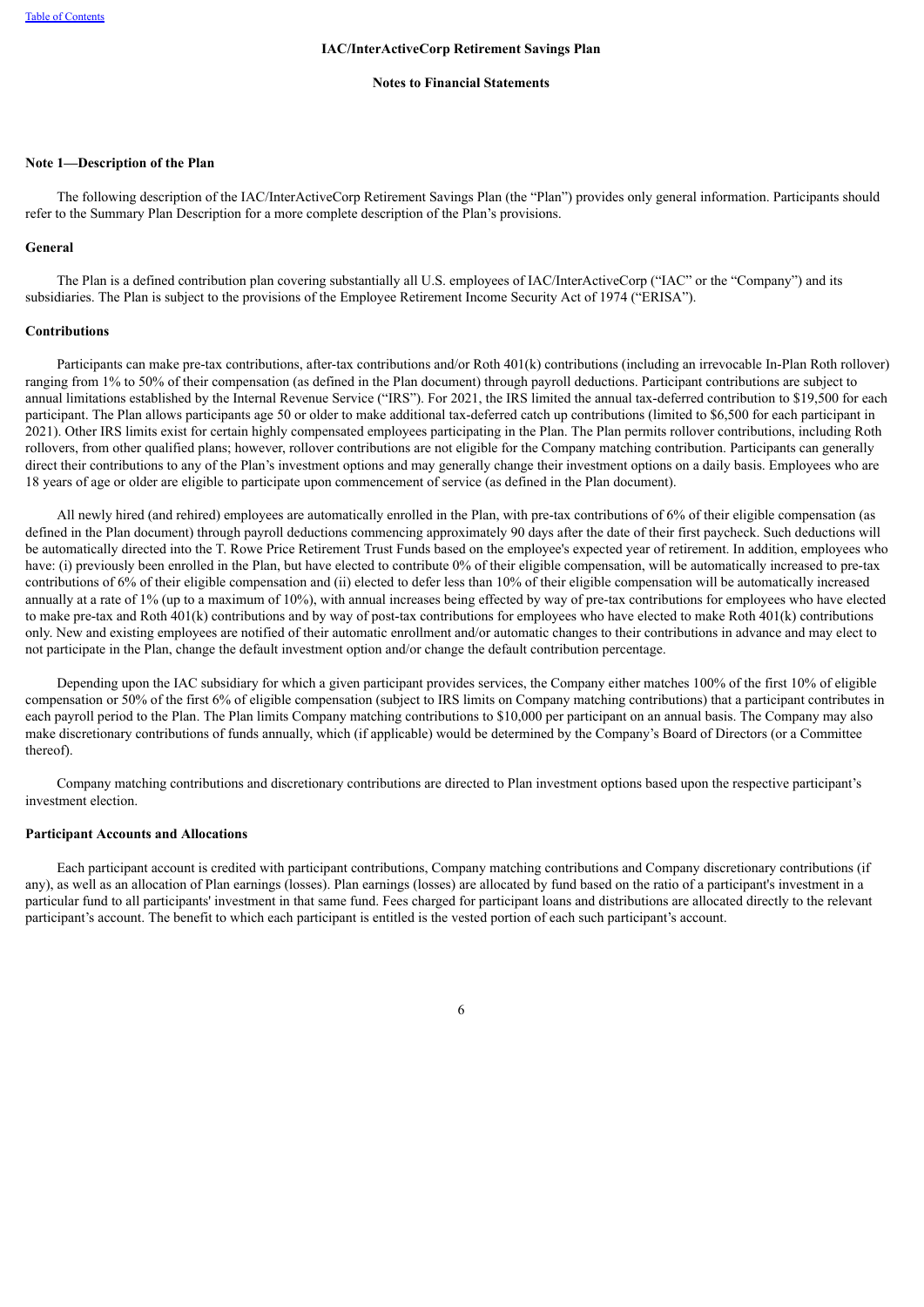#### **Notes to Financial Statements (Continued)**

# **Vesting**

Participant contributions are fully vested at the time of contribution. Generally, Company matching contributions (plus earnings thereon) vest after two years of credited service. For participants in plans that were merged into the Plan, the Company matching contributions may vest over different periods per the terms of the merged plans. In these cases, participants should refer to the applicable Plan amendments for a complete description of vesting provisions of merged plans.

# **Forfeitures**

Company matching contributions that do not vest become forfeitures. Forfeitures are first made available to reinstate previously forfeited account balances of qualifying participants who have left the Company and have subsequently returned, in accordance with applicable law. Remaining amounts, if any, are used to reduce prospective Company matching contributions and discretionary contributions, and to pay Plan expenses. Cumulative forfeited nonvested accounts totaled approximately \$1.4 million and \$1.0 million at December 31, 2021 and 2020, respectively. The amount of forfeitures used to reduce the Company's matching contributions for the year ended December 31, 2021 totaled approximately \$1.4 million.

#### **Notes Receivable from Participants**

Generally, participants may borrow from their accounts a minimum of \$1,000, up to a maximum amount equal to the lesser of \$50,000 or 50% of their vested account balance. Except for loans used to purchase a primary residence, which can have terms of up to 15 years, loan terms are limited to a maximum of five years. Any loans that have been transferred into the Plan from a previous plan are subject to the terms of the initial loan. Loans are secured by the balance in the participant's account and bear interest at a rate commensurate with commercial prevailing rates at the time of the loan as determined by the recordkeeper. Principal and interest are paid ratably through regular payroll deductions. Upon a termination of employment, any outstanding loans are due and payable within 90 days following the termination date. At both December 31, 2021 and 2020, interest rates on outstanding loans ranged from 4.25% to 6.50%, with maturity dates through September 29, 2036 and November 30, 2035, respectively.

#### **Payment of Benefits**

Upon a termination of employment, death, disability, financial hardship or the attainment of age  $59<sup>1</sup>/<sub>2</sub>$ , vested participant accounts generally become distributable in the form of a lump sum payment or substantially equal installments of cash as previously elected by the participant in accordance with applicable law and the Plan. Participant vested account balances of more than \$5,000 may be left in the Plan as previously elected by the participant in accordance with applicable law and the Plan; provided, however, that related distributions may not be deferred past April 1 of the calendar year following the year in which the participant attains age 72. Vested participant account balances of less than \$5,000 but more than \$200 will be automatically rolled over into an individual retirement account unless the participant elects otherwise. Vested participant account balances of \$200 or less will be automatically distributed in a lump sum. When participants reach the age of  $59<sup>1</sup>/<sub>2</sub>$ , they may elect to withdraw some or all of their vested account balance while still employed. In some cases, pre-tax contributions may be withdrawn earlier, subject to certain hardship withdrawal provisions of the Plan. Generally, participants who have made after-tax contributions may elect to withdraw some or all of their vested account balance with no limit on the number of withdrawals of this type.

#### **Plan Termination**

Although the Company has expressed no intent to terminate the Plan, if the Plan is terminated by the Company, all amounts credited to participant accounts would become 100% vested and the net assets would be distributed to participants.

#### **Administrative Expenses**

Substantially all of the administrative expenses are borne by the Plan unless the Company elects to pay such expenses.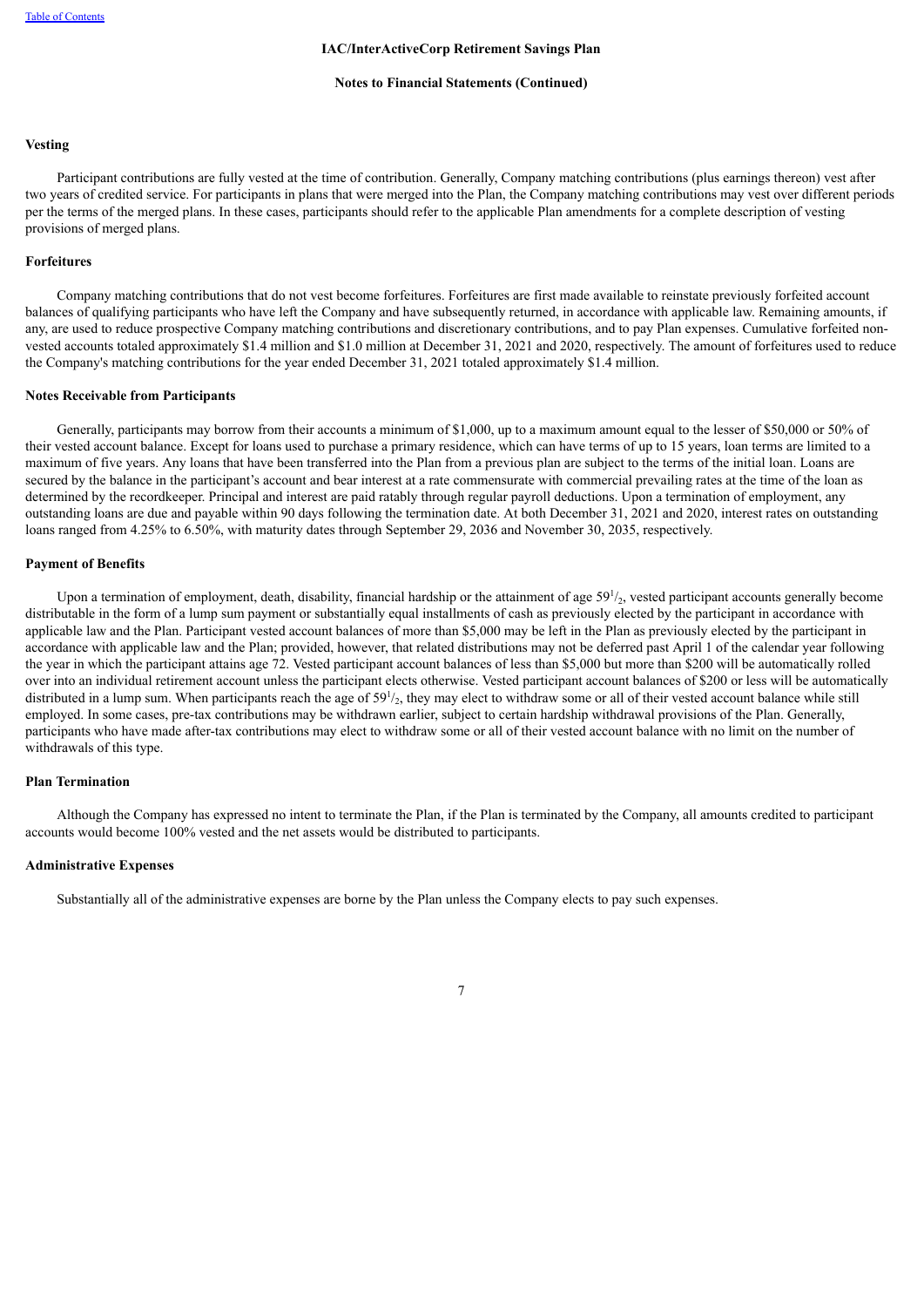#### **Notes to Financial Statements (Continued)**

### **Coronavirus Aid, Relief and Economic Security Act (the "CARES Act")**

The COVID-19 outbreak, which was declared a "pandemic" by the World Health Organization in March 2020, has resulted in significant volatility in the global economy. The extent to which developments related to the COVID-19 pandemic and measures designed to curb its spread continue to impact Plan participants' account balances and the Plan's net assets available for benefits will depend on future developments, all of which are highly uncertain and many of which are beyond the control of the Company, in its capacity as Plan Administrator. Such future developments include the continuing spread of COVID-19, the severity of resurgences of COVID-19 caused by variant strains of the virus, the effectiveness of vaccines and attitudes toward receiving them, the scope of governmental and other restrictions on travel, discretionary services and other activity, and public reactions to these developments.

On March 27, 2020, the CARES Act was signed into law. Through December 31, 2020, the CARES Act provided opportunities for temporary relief to qualified retirement plans and their participants to support companies affected by the COVID-19 pandemic and their employees. All provisions provided under the CARES Act (including the temporary suspension of loan payments and the ability of Plan participants to borrow from their accounts at lower interest rates than in prior periods) were made available to the participants of the Plan and expired on or about December 31, 2020.

#### <span id="page-7-0"></span>**Note 2—Summary of Significant Accounting Policies**

#### **Basis of Accounting**

The accompanying financial statements have been prepared on the accrual basis of accounting.

#### **Use of Estimates**

The preparation of financial statements in accordance with U.S. generally accepted accounting principles requires Plan management to make estimates, judgments and assumptions that impact the reported amounts in the financial statements and the accompanying notes. Actual results could differ from these estimates.

#### **Investment Valuation and Income Recognition**

Plan investments are stated at fair value. Fair value is the price that would be received to sell an asset or paid to transfer a liability in an orderly transaction between market participants at the measurement date. See "Note 3—Fair Value [Measurements"](#page-7-1) for a discussion of fair value measurements.

Purchases and sales of investments are recorded on a trade-date basis. Dividend income is recorded on the ex-dividend date and interest income is recorded when earned.

#### **Notes Receivable from Participants**

Notes receivable from participants are recorded at their unpaid principal balance, plus any accrued but unpaid interest. Delinquent participant loans are reclassified as distributions based on the terms of the Plan. No allowance for credit losses has been recorded as of December 31, 2021 and 2020.

#### **Benefit Payments**

Benefit payments are recorded when paid.

# **Accounting Pronouncements not yet adopted by the Plan**

<span id="page-7-1"></span>There are no recently issued accounting pronouncements that have not yet been adopted that are expected to have a material effect on the Plan's financial statements.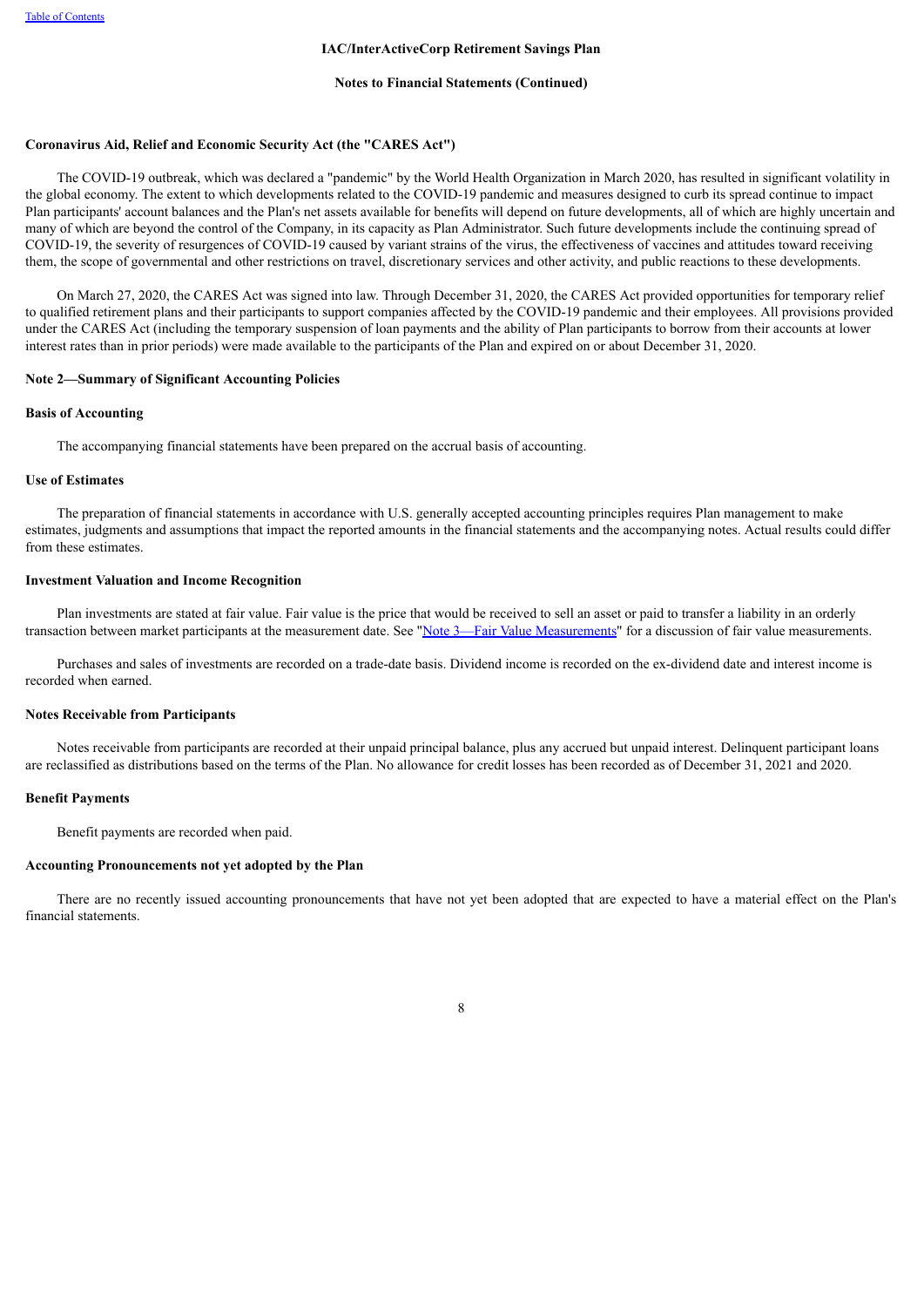#### **Notes to Financial Statements (Continued)**

### **Note 3—Fair Value Measurements**

Plan management categorizes its financial instruments measured at fair value into a fair value hierarchy that prioritizes the inputs used in pricing the asset or liability. The three levels of the fair value hierarchy are:

- Level 1: Observable inputs obtained from independent sources, such as quoted market prices for identical assets and liabilities in active markets.
- Level 2: Other inputs, which are observable directly or indirectly, such as quoted market prices for similar assets or liabilities in active markets, quoted market prices for identical or similar assets or liabilities in markets that are not active and inputs that are derived principally from or corroborated by observable market data.
- Level 3: Unobservable inputs for which there is little or no market data and require the Plan to develop its own assumptions, based on the best information available in the circumstances, about the assumptions market participants would use in pricing the assets or liabilities.

The shares of registered investment companies, and the investments in the IAC/InterActiveCorp common stock fund and the self-directed brokerage account investment option (which invests primarily in common stocks, registered investment companies and cash equivalents), are valued at quoted market prices at year-end. The fair value of common collective trust funds is based on the NAV reported by the administrator of the respective common collective trust funds. The NAV is calculated daily and is based on the value of the underlying assets owned by the fund, minus its liabilities, and then divided by the number of shares outstanding. While the underlying assets are actively traded, the funds, however, are not publicly traded and pricing information is accessible only to Plan participants. The funds are therefore classified as Level 2. There are no restrictions on redemptions related to the common collective trust funds. There have been no changes in the valuation methodologies used at December 31, 2021 and 2020.

The preceding valuation methods described may produce a fair value calculation that may not be indicative of net realizable value or reflective of future fair values. Furthermore, while Plan management believes these valuation methods are appropriate and consistent with other market participants, the use of different methodologies or assumptions to determine the fair value of certain financial instruments could result in a different fair value measurement at the reporting date.

The following tables set forth, by level within the fair value hierarchy, Plan assets that are measured at fair value as of December 31, 2021 and 2020. There are no Plan assets that are measured on a recurring basis using Level 3 inputs.

|                                                     | December 31, 2021 |                                                                                                               |                                                                   |             |                                                   |             |
|-----------------------------------------------------|-------------------|---------------------------------------------------------------------------------------------------------------|-------------------------------------------------------------------|-------------|---------------------------------------------------|-------------|
|                                                     |                   | <b>Ouoted Market</b><br><b>Prices for</b><br><b>Identical Assets in Active</b><br><b>Markets</b><br>(Level 1) | <b>Significant Other</b><br><b>Observable Inputs</b><br>(Level 2) |             | Total<br><b>Fair Value</b><br><b>Measurements</b> |             |
| Investments in registered investment companies      | S                 | 211,432,365                                                                                                   |                                                                   |             | ۰D                                                | 211,432,365 |
| Investment in IAC/InterActiveCorp common stock fund |                   | 14,984,418                                                                                                    |                                                                   |             |                                                   | 14,984,418  |
| Investment in self-directed brokerage account       |                   | 15,197,910                                                                                                    |                                                                   |             |                                                   | 15,197,910  |
| Investments in common collective trust funds        |                   |                                                                                                               |                                                                   | 339,251,902 |                                                   | 339,251,902 |
| Total investments, at fair value                    |                   | 241.614.693                                                                                                   |                                                                   | 339,251,902 |                                                   | 580.866.595 |

 $\overline{Q}$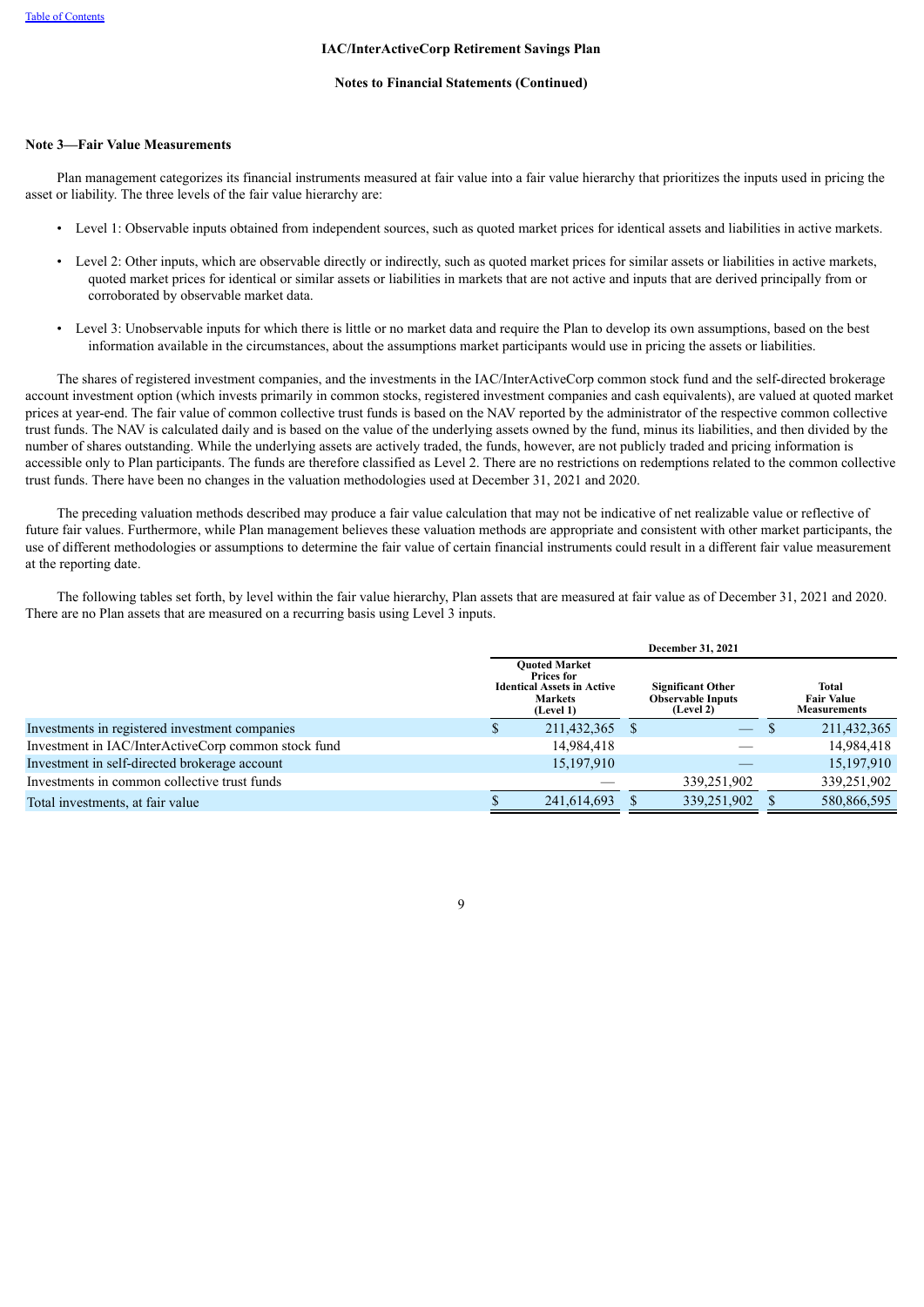#### **Notes to Financial Statements (Continued)**

|                                                     | <b>December 31, 2020</b>                                                                               |             |  |                                                                   |                                                   |
|-----------------------------------------------------|--------------------------------------------------------------------------------------------------------|-------------|--|-------------------------------------------------------------------|---------------------------------------------------|
|                                                     | <b>Ouoted Market</b><br>Prices for<br><b>Identical Assets in Active</b><br><b>Markets</b><br>(Level 1) |             |  | <b>Significant Other</b><br><b>Observable Inputs</b><br>(Level 2) | Total<br><b>Fair Value</b><br><b>Measurements</b> |
| Investments in registered investment companies      |                                                                                                        | 229,239,540 |  | $\overline{\phantom{0}}$                                          | 229,239,540                                       |
| Investment in IAC/InterActiveCorp common stock fund |                                                                                                        | 21,788,285  |  |                                                                   | 21,788,285                                        |
| Investment in self-directed brokerage account       |                                                                                                        | 16,631,544  |  |                                                                   | 16,631,544                                        |
| Investments in common collective trust funds        |                                                                                                        |             |  | 317,160,406                                                       | 317,160,406                                       |
| Total investments, at fair value                    |                                                                                                        | 267,659,369 |  | 317,160,406                                                       | 584,819,775                                       |

# <span id="page-9-0"></span>**Note 4—Income Tax Status**

The Plan received a determination letter from the IRS dated May 14, 2014, stating that the Plan is qualified under Section 401(a) of the Internal Revenue Code (the "Code") and, therefore, the related trust is exempt from taxation. Once qualified, the Plan is required to operate in conformity with the Code to maintain its qualification. The Plan was amended and restated subsequent to the receipt of this determination letter. The Company, in its capacity as Plan Administrator, believes the Plan is being operated in compliance with the applicable requirements of the Code and, therefore, believes that the Plan is qualified and the related trust is tax-exempt. Accordingly, no provision for income taxes has been included in the Plan's financial statements.

U.S. generally accepted accounting principles require Plan management to evaluate uncertain tax positions taken by the Plan. The financial statement effects of a tax position are recognized when the position is more likely than not, based on the technical merits, to be sustained upon examination by the IRS. The Company, in its capacity as Plan Administrator, has analyzed the tax positions taken by the Plan, and has concluded that as of December 31, 2021, there are no material uncertain tax positions taken by the Plan. The Plan has recognized no interest or penalties related to uncertain tax positions. The Plan is subject to routine audits by taxing jurisdictions; however, there are currently no audits for any tax periods in progress.

# <span id="page-9-1"></span>**Note 5—Transfers Out, net**

On June 30, 2020, the businesses of Match Group, Inc. ("Match Group") were separated from the remaining businesses of IAC. In connection with this transaction \$131.3 million of net assets available for benefits for the employees of Match Group were transferred out of the Plan on January 7, 2021 into a new retirement savings plan established and maintained by Match Group.

Following IAC's acquisition of Care.com, Inc. ("Care.com") on February 11, 2020, the Care.com 401k Plan was merged into the Plan effective as of January 1, 2021 and \$28.6 million of net assets available for benefits for the employees of Care.com were transferred into the Plan on January 4, 2021.

The aggregate transfers out, net during the year ended December 31, 2021 was \$102.7 million.

#### <span id="page-9-2"></span>**Note 6—Related-Party Transactions**

One of the investment options in the Plan is common stock of IAC, the sponsor of the Plan. This investment qualifies as a party-in-interest.

#### <span id="page-9-3"></span>**Note 7—Certain Risks and Uncertainties**

<span id="page-9-4"></span>The Plan invests in various investment securities. Investment securities are exposed to various risks, such as interest rate, market and credit risks. Due to the level of risk associated with certain investment securities, it is at least reasonably possible that changes in the values of investment securities will occur in the near term and that such changes could materially affect participant account balances and the amounts reported in the statement of net assets available for benefits.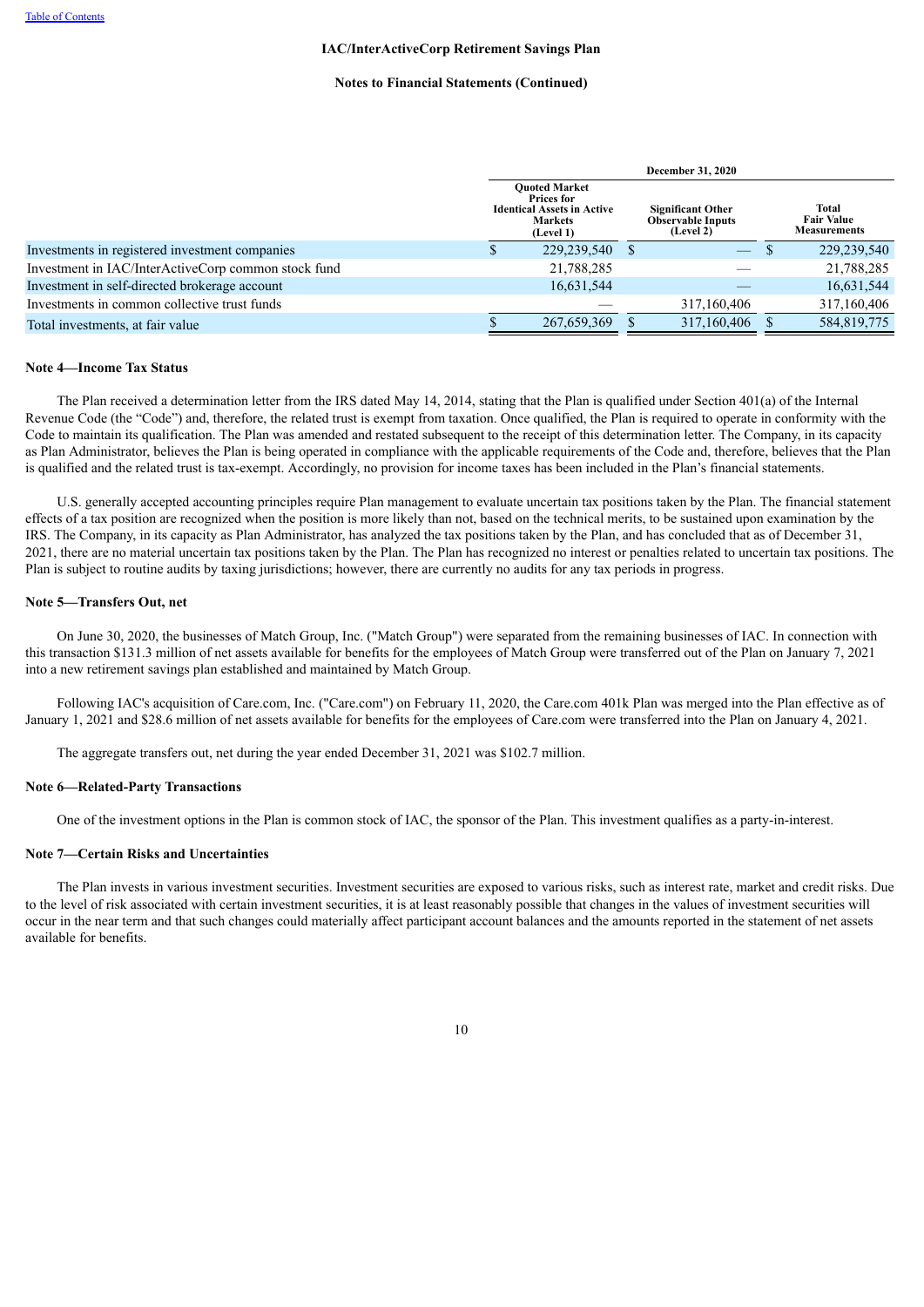#### **Notes to Financial Statements (Continued)**

# **Note 8—Subsequent Events**

On May 25, 2021, IAC completed the spin-off of its full stake in Vimeo, Inc. ("Vimeo") to IAC shareholders. In connection with this transaction, \$54.1 million of net assets available for benefits for the employees of Vimeo was transferred out of the Plan on January 4, 2022 into a new retirement savings plan established and maintained by Vimeo.

<span id="page-10-0"></span>On December 1, 2021, Dotdash Media Inc., a wholly-owned subsidiary of IAC, completed the acquisition of Meredith Holdings Corporation ("Meredith"), which holds Meredith Corporation's national media business, consisting of its digital and magazine businesses, and its corporate operations. In connection with this transaction, and as permitted by the relevant Plan documents, the Company expects to merge the accounts of eligible participants of the Meredith Savings and Investment Plan into the Plan, effective January 1, 2023. As of June 1, 2022, the estimated fair value of the net assets available for benefits of the Meredith Savings and Investment Plan was approximately \$900 million.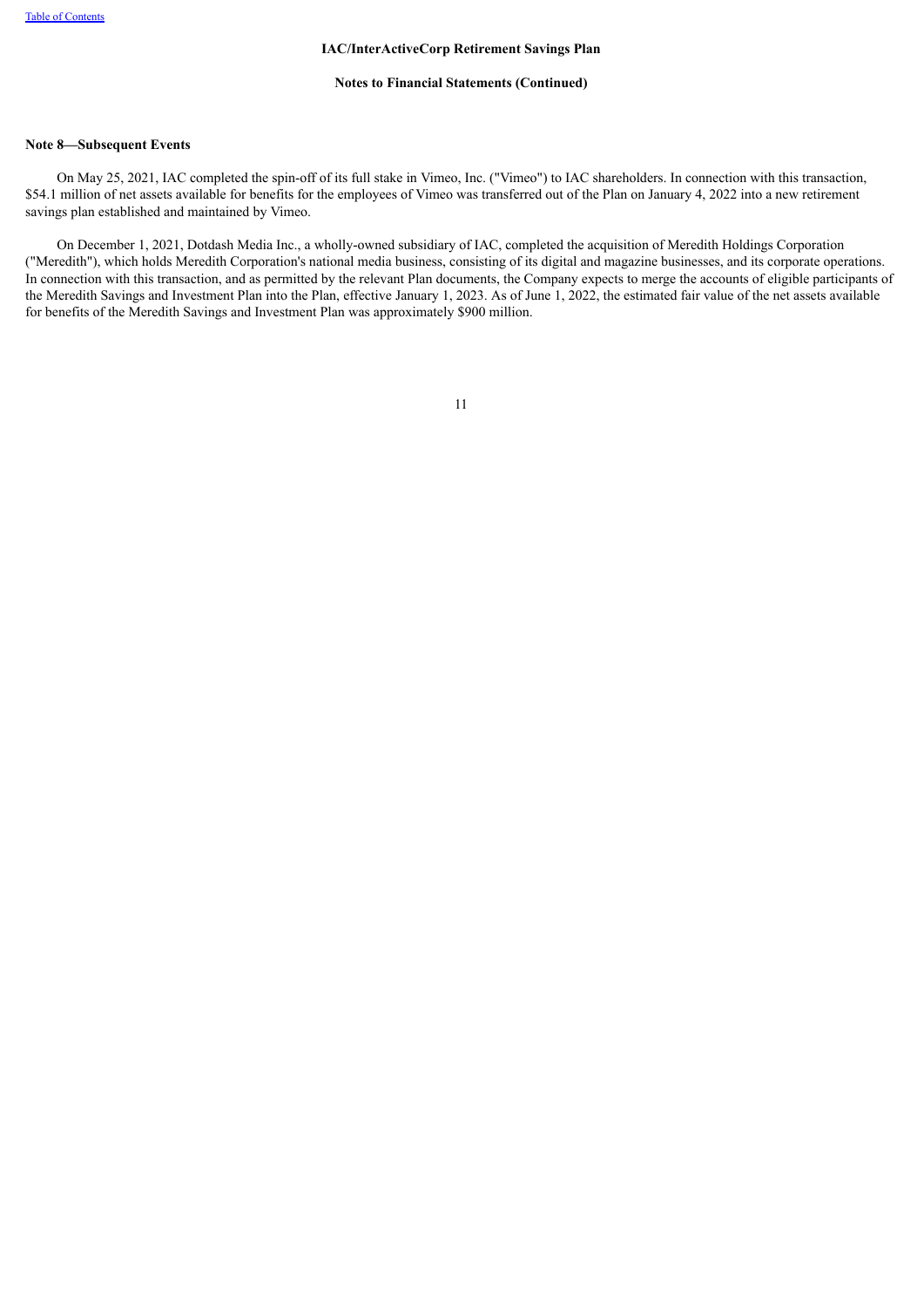# **IAC/InterActiveCorp Retirement Savings Plan Supplemental Schedule EIN: 84-3727412 Plan Number: 001 Schedule H, Part IV, Line 4i - Schedule of Assets (Held at End of Year)**

# **December 31, 2021**

|  |  | $\left( \mathbf{c} \right)$        |  |
|--|--|------------------------------------|--|
|  |  | Description of Investment Includiv |  |

**Description of Investment Including Maturity Date, Rate of Interest,**

<span id="page-11-0"></span>

| (a) | (b)<br>Identity of Issuer, Borrower, Lessor, or<br><b>Similar Party</b>    | Description or Investment Including<br><b>Maturity Date, Rate of Interest,</b><br>Collateral, Par or<br><b>Maturity Value</b> | $\frac{d}{\text{Cost}}$ ** |             | (e)<br><b>Current Value</b> |
|-----|----------------------------------------------------------------------------|-------------------------------------------------------------------------------------------------------------------------------|----------------------------|-------------|-----------------------------|
|     | T. Rowe Price Retirement 2050 Trust Fund                                   | Common Collective Trust Fund                                                                                                  |                            | $\mathbf S$ | 72,273,325                  |
|     | Vanguard Institutional Index                                               | Registered Investment Company                                                                                                 |                            |             | 66,546,227                  |
|     | T. Rowe Price Retirement 2055 Trust Fund                                   | Common Collective Trust Fund                                                                                                  |                            |             | 65,406,920                  |
|     | T. Rowe Price Retirement 2045 Trust Fund                                   | Common Collective Trust Fund                                                                                                  |                            |             | 57,963,331                  |
|     | T. Rowe Price Retirement 2040 Trust Fund                                   | Common Collective Trust Fund                                                                                                  |                            |             | 42,028,675                  |
|     | T. Rowe Price Large Gap Growth I                                           | Registered Investment Company                                                                                                 |                            |             | 33,988,410                  |
|     | T. Rowe Price Retirement 2035 Trust Fund                                   | Common Collective Trust Fund                                                                                                  |                            |             | 28,896,462                  |
|     | T. Rowe Price Retirement 2060 Trust Fund                                   | Common Collective Trust Fund                                                                                                  |                            |             | 26,380,777                  |
|     | Personal Choice Retirement Account                                         | Self-directed Brokerage Account                                                                                               |                            |             | 15,196,181                  |
|     | T. Rowe Price Retirement 2030 Trust Fund                                   | Common Collective Trust Fund                                                                                                  |                            |             | 14,959,314                  |
|     | Reliance Trust Company Stable Value Fund                                   | Common Collective Trust Fund                                                                                                  |                            |             | 14,656,577                  |
| *   | IAC/InterActiveCorp Common Stock Fund                                      | <b>Stock Fund</b>                                                                                                             |                            |             | 14,654,469                  |
|     | JP Morgan Equity Income R6                                                 | Registered Investment Company                                                                                                 |                            |             | 13,031,725                  |
|     | Vanguard Extended Market Index Institutional Fund                          | Registered Investment Company                                                                                                 |                            |             | 13,013,172                  |
|     | JP Morgan Mid Cap Value Institutional Fund                                 | Registered Investment Company                                                                                                 |                            |             | 11,425,169                  |
|     | Hartford Small Cap Growth Y Fund                                           | Registered Investment Company                                                                                                 |                            |             | 9,953,822                   |
|     | Vanguard Total Intl Stk Instl                                              | Registered Investment Company                                                                                                 |                            |             | 9,011,385                   |
|     | T. Rowe Price Retirement 2025 Trust Fund                                   | Common Collective Trust Fund                                                                                                  |                            |             | 8,969,983                   |
|     | Hartford Mid Cap Fund Y                                                    | Registered Investment Company                                                                                                 |                            |             | 8,674,843                   |
|     | Vanguard Total Bond Market Index Institutional                             | Registered Investment Company                                                                                                 |                            |             | 7,926,046                   |
|     | Oppenheimer International Growth Fund                                      | Registered Investment Company                                                                                                 |                            |             | 7,612,615                   |
|     | Goldman Sachs Small Cap Value Institutional Fund                           | Registered Investment Company                                                                                                 |                            |             | 5,591,019                   |
|     | Loomis Sayles Investment Grade Bond Y Fund                                 | Registered Investment Company                                                                                                 |                            |             | 5,229,633                   |
|     | PIMCO Total Return Fund                                                    | Registered Investment Company                                                                                                 |                            |             | 5,025,299                   |
|     | T. Rowe Price International Discovery Fund                                 | Registered Investment Company                                                                                                 |                            |             | 4,259,172                   |
|     | Pear Tree Polaris Foreign Value R6                                         | Registered Investment Company                                                                                                 |                            |             | 4,161,436                   |
|     | Oppenheimer Developing Markets Fund R6                                     | Registered Investment Company                                                                                                 |                            |             | 3,752,239                   |
|     | T. Rowe Price Retirement 2020 Trust Fund                                   | Common Collective Trust Fund                                                                                                  |                            |             | 3,691,484                   |
|     | Invesco Global Real Estate R5 Fund                                         | Registered Investment Company                                                                                                 |                            |             | 2,230,153                   |
|     | T. Rowe Price Retirement Balanced Trust Fund                               | Common Collective Trust Fund                                                                                                  |                            |             | 1,903,677                   |
|     | T. Rowe Price Retirement 2015 Trust Fund                                   | Common Collective Trust Fund                                                                                                  |                            |             | 880,008                     |
|     | T. Rowe Price Retirement 2010 Trust Fund                                   | Common Collective Trust Fund                                                                                                  |                            |             | 573,246                     |
|     | T. Rowe Price Retirement 2005 Trust Fund                                   | Common Collective Trust Fund                                                                                                  |                            |             | 373,827                     |
|     | State Street Institutional U.S Government Money Market Fund <sup>(1)</sup> | Money Market Fund                                                                                                             |                            |             | 329,949                     |
|     | T. Rowe Price Retirement 2065 Trust Fund                                   | Common Collective Trust Fund                                                                                                  |                            |             | 294,296                     |
|     | Limited Partnership <sup><math>(2)</math></sup>                            | Limited Partnership                                                                                                           |                            |             | 1,729                       |
|     | Total Investments, at fair value                                           |                                                                                                                               |                            |             | 580,866,595                 |
| *   | Notes receivable from participants                                         | Interest rates ranging from 4.25% to 6.50%, with maturity dates<br>through September 29, 2036                                 |                            |             | 4,514,294                   |
|     | Total                                                                      |                                                                                                                               |                            | \$          | 585,380,889                 |
|     |                                                                            |                                                                                                                               |                            |             |                             |

\* Party-in-interest to the Plan as defined by ERISA.

\*\* These investments are participant-directed and, therefore, cost information is not required.

<sup>(1)</sup> The State Street Institutional U.S. Government Money Market Fund has been broken out from the IAC/InterActiveCorp Common Stock Fund for the purposes of this schedule. They are included together in the "Investment in IAC/InterActiveCorp common stock fund" balance in the fair value table in "Note 3—Fair Value [Measurements](#page-7-1)."

The Limited Partnership investment has been broken out from the Personal Choice Retirement Account for purposes of this schedule. They are included together in the "Investment in self-(2) directed brokerage account" balance in the fair value table in "Note 3—Fair Value [Measurements](#page-7-1)."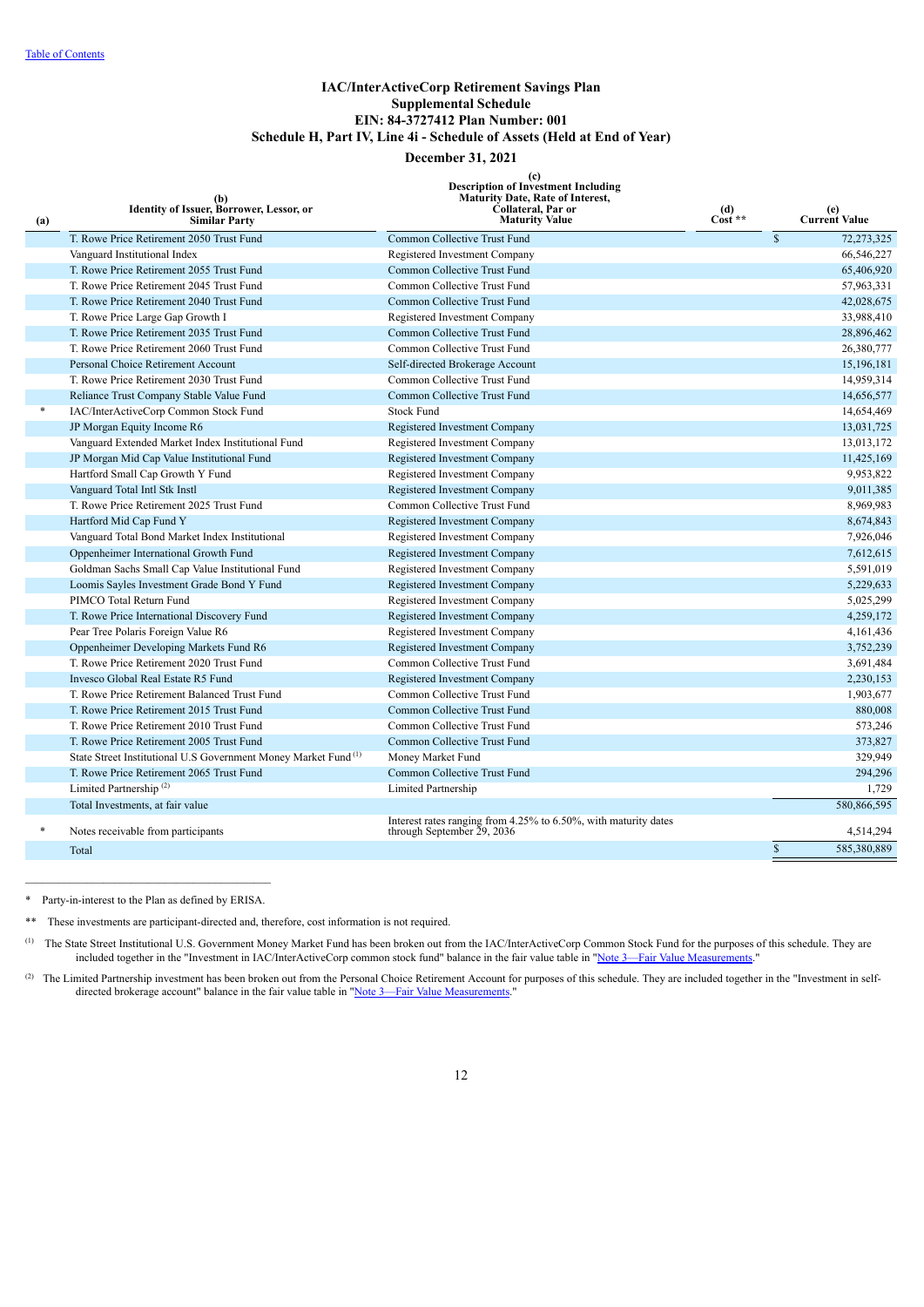# **SIGNATURES**

Pursuant to the requirements of the Securities Exchange Act of 1934, the trustees (or other persons who administer the Plan) have duly caused this annual report to be signed on its behalf by the undersigned hereunto duly authorized.

Date: June 22, 2022 IAC/InterActiveCorp Retirement Savings Plan

By: /s/ MICHAEL H. SCHWERDTMAN *Senior Vice President and Controller (Chief Accounting Of icer) IAC/InterActiveCorp*